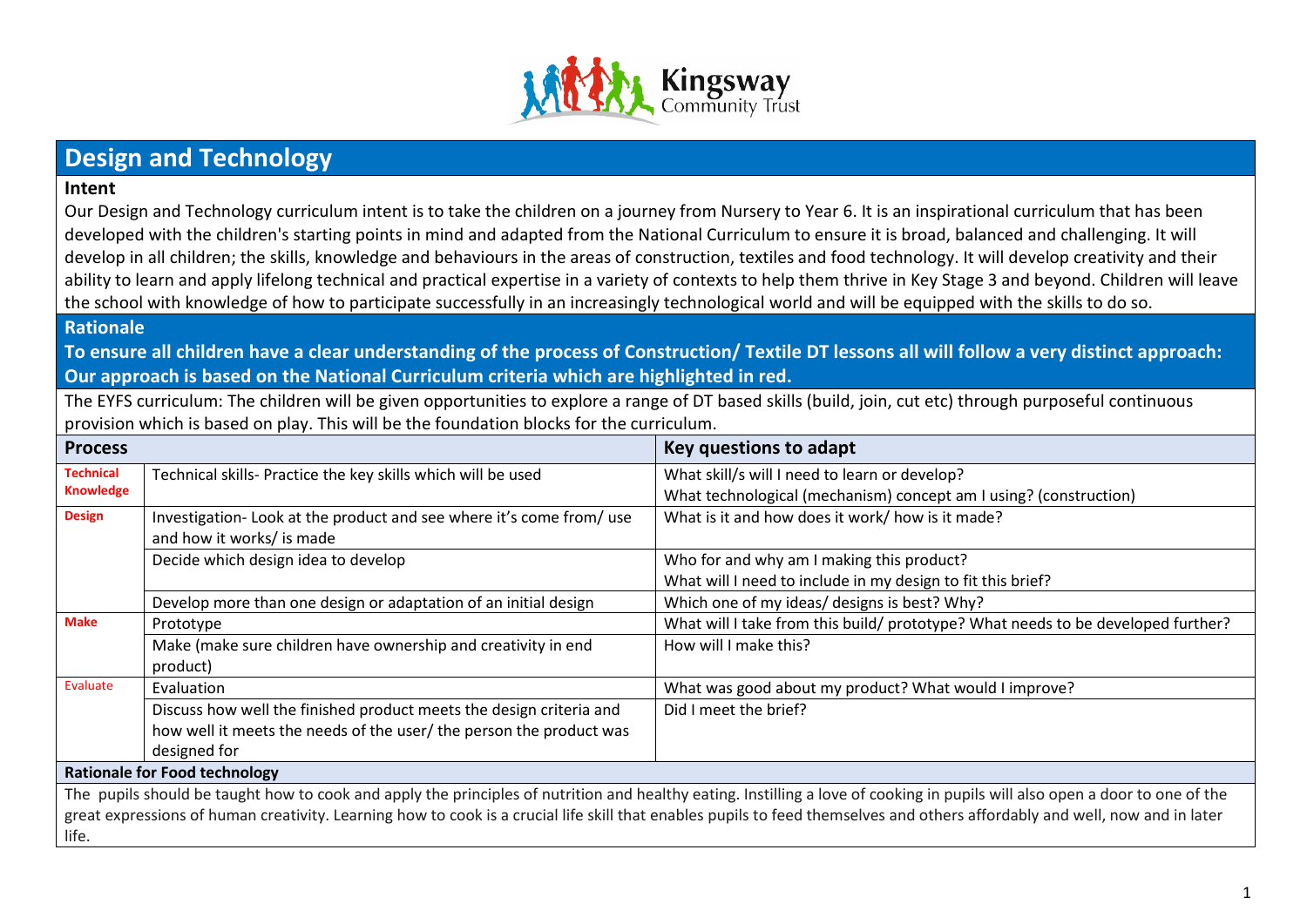

## **DT Curriculum**

|           | Page |
|-----------|------|
| Nursery   | 3    |
| Reception | 4    |
| Year 1    | 5    |
| Year 2    | 6    |
| Year 3    |      |
| Year 4    | 8    |
| Year 5    | 9    |
| Year 6    | 10   |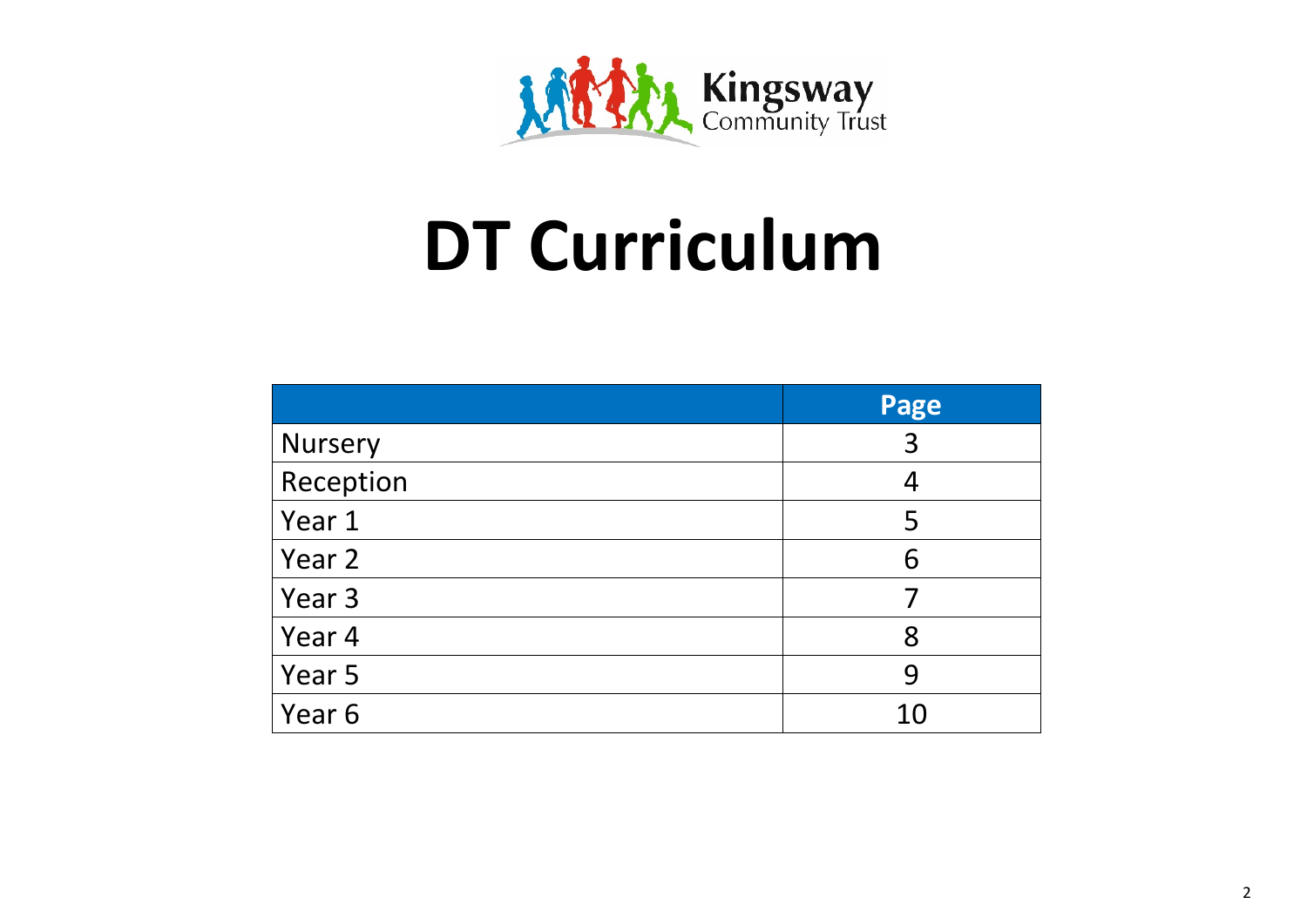| t |
|---|
|   |
|   |

| Knowledge                                       | <b>Skills</b>                                                    | <b>Vocabulary</b>                |
|-------------------------------------------------|------------------------------------------------------------------|----------------------------------|
| I know how to select shapes appropriately: flat | can explore different materials, using all my senses to          | Stacking, joining, space, build, |
| surfaces for building, a triangular prism for a | investigate them.                                                | balance, movement, equipment     |
| roof etc.                                       | can manipulate and play with different materials.                | and tools.                       |
| I know I can combine shapes to make new ones    | can use my imagination when deciding what I can do with          | Positional language: up, down,   |
| e.g. an arch, a bigger triangle etc.            | different materials.                                             | over, under, through and         |
| I know to choose the right resources to carry   | I can make simple models which express my ideas.                 | between.                         |
| out my own plan.                                | I can make imaginative and complex small worlds with blocks      |                                  |
| I know how to describe a sequence of events,    | and construction kits, such as a city with different buildings   |                                  |
| real or fictional, using words such as 'first', | and a park                                                       |                                  |
| 'then' etc.                                     | can explore different materials freely, in order to develop my   |                                  |
|                                                 | ideas about how to use them and what to make.                    |                                  |
|                                                 | I can join different materials using various materials such as:  |                                  |
|                                                 | glue, masking tape, paper clips, fasteners.                      |                                  |
|                                                 | I can talk about the differences between materials and notice    |                                  |
|                                                 | changes (e.g. melting chocolate/ baking) I can explore different |                                  |
|                                                 | textures.                                                        |                                  |
|                                                 | I can use one-handed tools such as: scissors, paintbrushes and   |                                  |
|                                                 | glue sticks.                                                     |                                  |
|                                                 | I can use simple finishing techniques to improve the             |                                  |
|                                                 | appearance of my product.                                        |                                  |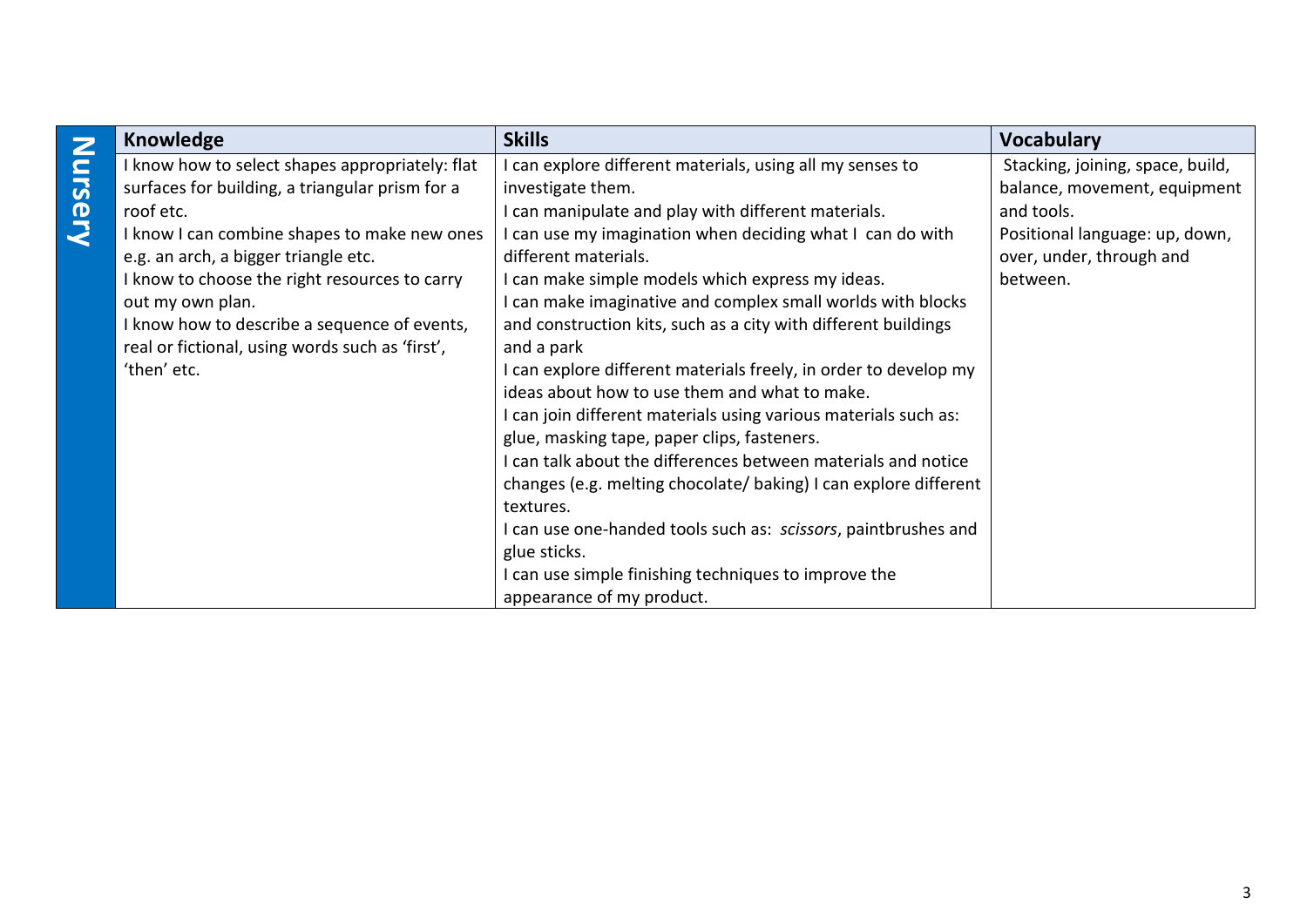|           | <b>Knowledge</b>                               | <b>Skills</b>                                                 | <b>Vocabulary</b>               |
|-----------|------------------------------------------------|---------------------------------------------------------------|---------------------------------|
| Reception | I know how to use a range of materials to      | I can safely use and explore a variety of materials           | Build, height, problem, rotate, |
|           | construct.                                     | I can safely use a range of tools and techniques.             | manipulate                      |
|           | I know how to use different techniques to join | I can experiment with colour, design, texture, form and       | How do I fix it?                |
|           | materials.                                     | function.                                                     |                                 |
|           | I know how to use scissors and other tools     | I can share my creations, explaining the process I have used. |                                 |
|           | safely                                         | I can develop small motor skills so that I can use a range of |                                 |
|           |                                                | tools competently and confidently (including scissors and     |                                 |
|           |                                                | knives).                                                      |                                 |
|           |                                                | I can assemble, join and combine materials and components     |                                 |
|           |                                                | together using a variety method e.g. glue, paper clips,       |                                 |
|           |                                                | fasteners or masking tape                                     |                                 |
|           |                                                | I can return to and build on previous learning, refining my   |                                 |
|           |                                                | ideas and developing my ability to represent them.            |                                 |
|           |                                                | I can create collaboratively, sharing ideas, resources and    |                                 |
|           |                                                | skills.                                                       |                                 |
|           |                                                | I can verbally evaluate my products as they are developed.    |                                 |
|           |                                                | I can discuss how well my products work in relation to the    |                                 |
|           |                                                | purpose.                                                      |                                 |
|           |                                                | I can identify strengths and possible changes I might make to |                                 |
|           |                                                | my product.                                                   |                                 |

l.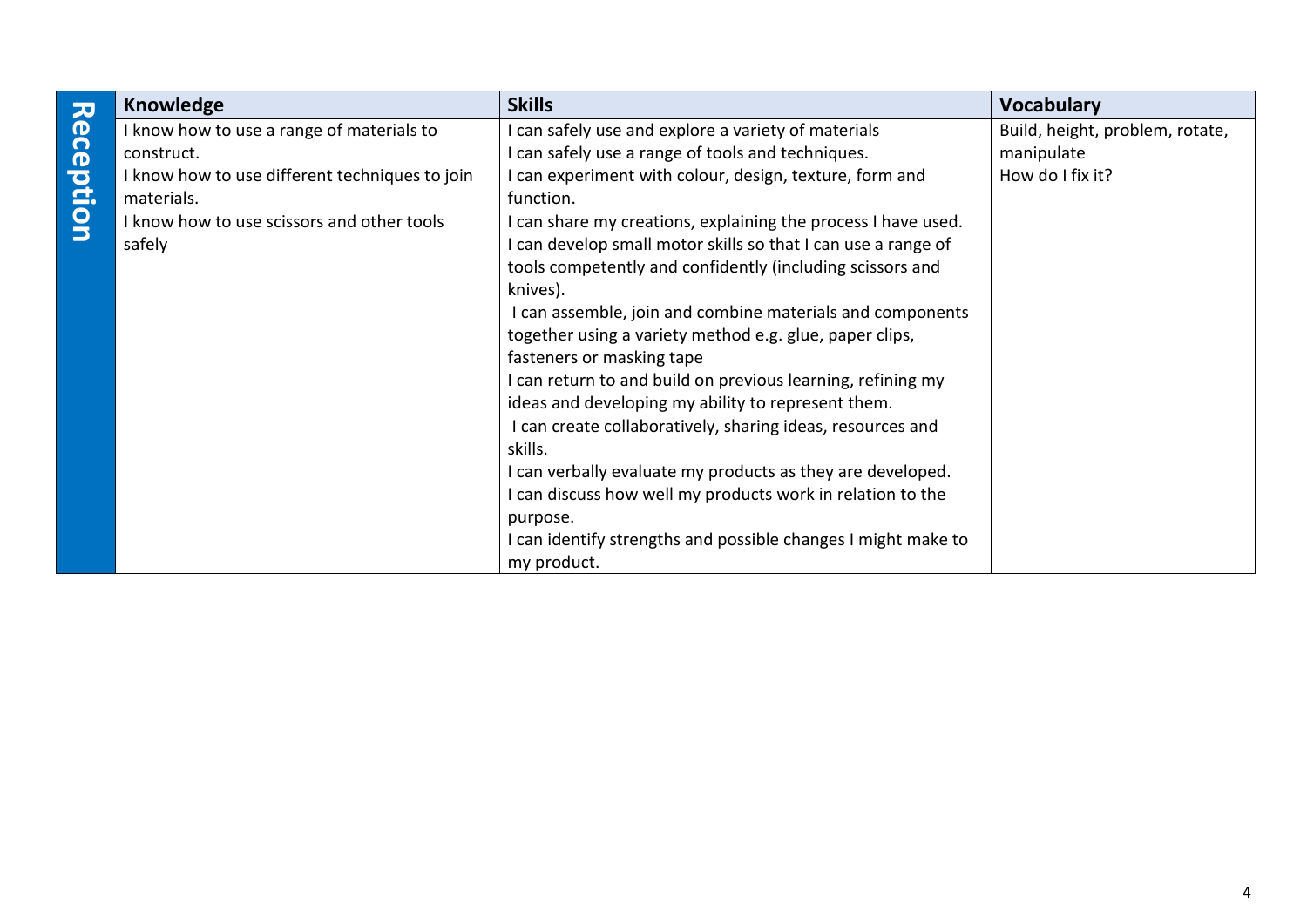| Previous learning: Building on prior learning from EYFS: children develop their ability to plan and describe what they are going to make, moving on from a<br>verbal description to a written/drawn version. They will be able to select the appropriate tools and materials and explore prototypes. |                                                                                                                                                                                                                                                                      |                                                                                 |
|------------------------------------------------------------------------------------------------------------------------------------------------------------------------------------------------------------------------------------------------------------------------------------------------------|----------------------------------------------------------------------------------------------------------------------------------------------------------------------------------------------------------------------------------------------------------------------|---------------------------------------------------------------------------------|
| <b>Construction: Mechanism - Hinges</b>                                                                                                                                                                                                                                                              |                                                                                                                                                                                                                                                                      |                                                                                 |
| Knowledge learnt by the end of the unit                                                                                                                                                                                                                                                              | Skills learnt by the end of the unit                                                                                                                                                                                                                                 | <b>Vocabulary</b>                                                               |
| I know what a hinge is and where to find hinges<br>I know that a hinge is a moveable joint that connects<br>two solid objects                                                                                                                                                                        | I can join appropriately for different materials and situations (e.g.<br>glue, tape)<br>I can understand that a hinge allows things to open and close<br>can fold, cut and tear paper/card in straight lines<br>can use scissors efficiently<br>I can create hinges. | Hinge, movement, join, construct,<br>prototype, glue, cut, evaluate,<br>product |
| Food technology: Fruit salad/ Vegetable stew.                                                                                                                                                                                                                                                        |                                                                                                                                                                                                                                                                      |                                                                                 |
| Knowledge learnt by the end of the unit                                                                                                                                                                                                                                                              | Skills learnt by the end of the unit                                                                                                                                                                                                                                 | <b>Vocabulary</b>                                                               |
| I know the basic principles of a healthy and varied<br>diet to prepare dishes<br>I know where food comes from                                                                                                                                                                                        | I can develop a food vocabulary using taste, smell, and texture and use<br>this to choose ingredients<br>I can group familiar food products and say where they come from (e.g<br>fruit and vegetables)<br>I can chop and mix ingredients safely and hygienically     | healthy, varied, diet<br>knife, chopping board<br>fruit vegetable<br>chop mix   |
| <b>Textiles: Bookmark</b>                                                                                                                                                                                                                                                                            |                                                                                                                                                                                                                                                                      |                                                                                 |
| Knowledge learnt by the end of the unit                                                                                                                                                                                                                                                              | Skills learnt by the end of the unit                                                                                                                                                                                                                                 | <b>Vocabulary</b>                                                               |
| I know how to attach fabric.                                                                                                                                                                                                                                                                         | can attach fabrics together.<br>I can attach buttons/ sequins on using glue.<br>I can choose appropriate resources and tools.                                                                                                                                        | Join, textile, evaluate and product                                             |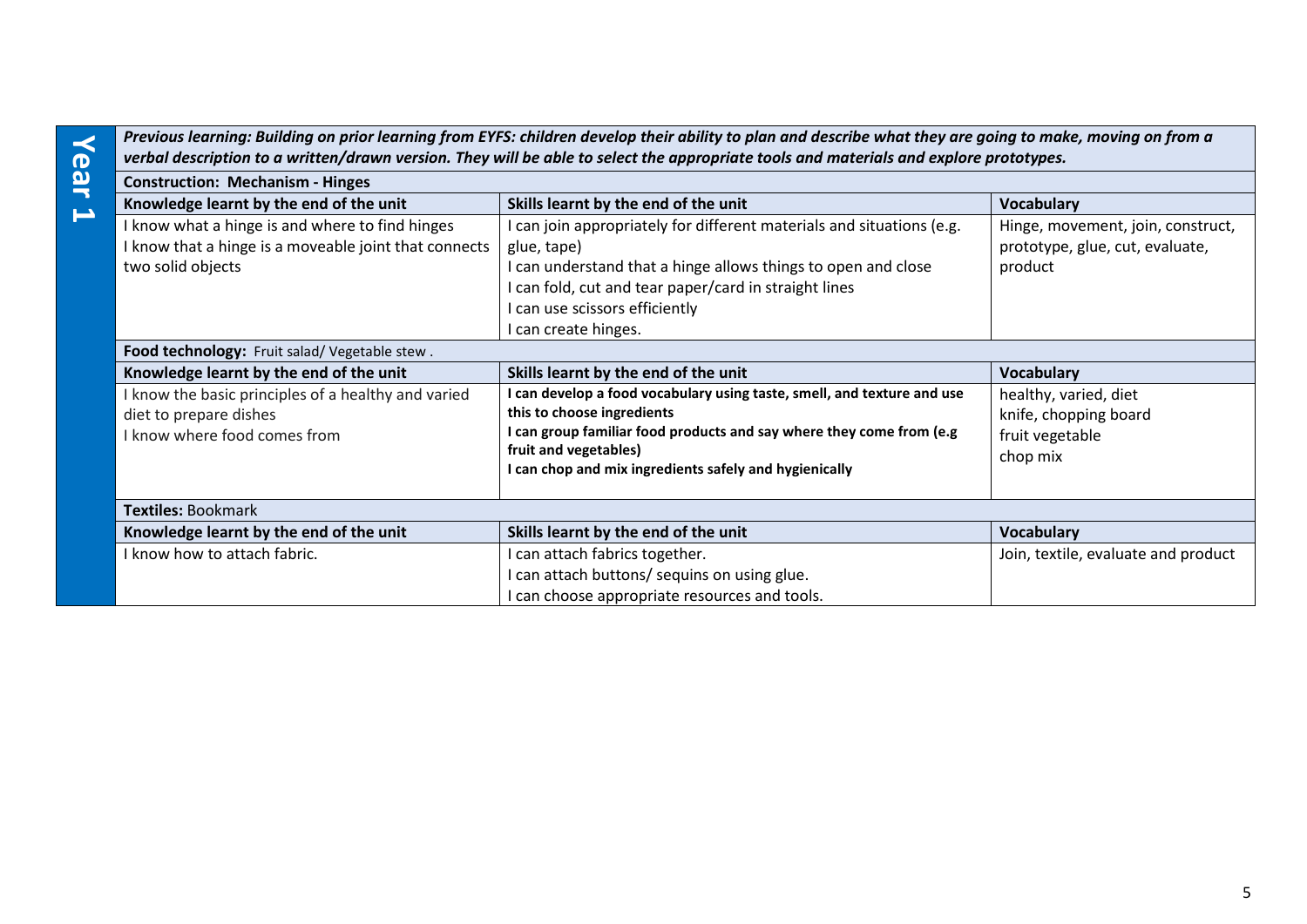| Yea                   | Previous learning - Children are able to record a plan and include some annotations. Children will be using 'because' to justify their choices and linking their<br>ideas to the real world. |                                                                   |                             |
|-----------------------|----------------------------------------------------------------------------------------------------------------------------------------------------------------------------------------------|-------------------------------------------------------------------|-----------------------------|
|                       | Construction - Mechanism - Axles, Wheels and Chassis - How does a vehicle move?                                                                                                              |                                                                   |                             |
| $\blacktriangleright$ | Knowledge learnt by the end of the unit                                                                                                                                                      | Skills learnt by the end of the unit                              | <b>Vocabulary</b>           |
| $\mathbf{N}$          | I know what a chassis is (a base frame)                                                                                                                                                      | I can attach wheels to a chassis using an axle                    | Axle, wheel, chassis, join, |
|                       | I know that an axle is a rod that passes through the                                                                                                                                         | I can measure the length of an axle and observe an adult using a  | movement, fixed, moving,    |
|                       | centre of a wheel or group of wheels.                                                                                                                                                        | saw to cut to appropriate size.                                   | reinforce, prototype        |
|                       |                                                                                                                                                                                              | I can investigate joinings: temporary, fixed & moving.            |                             |
|                       |                                                                                                                                                                                              | I can use a range of materials to make models with wheels & axles |                             |
|                       |                                                                                                                                                                                              | (e.g. cotton reels, tubes).                                       |                             |
|                       | Food technology pasta / egg/ potatoes salad (boiling eggs/ pasta/ potatoes)                                                                                                                  |                                                                   |                             |
|                       | Knowledge learnt by the end of the unit                                                                                                                                                      | Skills learnt by the end of the unit                              | <b>Vocabulary</b>           |
|                       | I know the basic principles of a healthy and varied                                                                                                                                          | I can slice, peel, grate and chop a range of ingredients.         | Peel, grate, boil, slice    |
|                       | diet to prepare dishes                                                                                                                                                                       | I can use a timer                                                 | Diet                        |
|                       | I know where food comes from                                                                                                                                                                 |                                                                   | Pan, hob,                   |
|                       | I know that boiling water bubbles when it is hot                                                                                                                                             |                                                                   | Seasonable non-seasonable   |
|                       |                                                                                                                                                                                              |                                                                   | Local produce               |
|                       | <b>Textiles: Puppet (Hand puppet)</b>                                                                                                                                                        |                                                                   |                             |
|                       | Knowledge learnt by the end of the unit                                                                                                                                                      | Skills learnt by the end of the unit                              | <b>Vocabulary</b>           |
|                       | I know how to join two pieces of fabric together and                                                                                                                                         | I can draw then cut round a template.                             | Stitch, join, cut and sew.  |
|                       | use the correct tools.                                                                                                                                                                       | I can stitch to join two fabrics together.                        |                             |
|                       | I know how to use a basic sewing technique.                                                                                                                                                  |                                                                   |                             |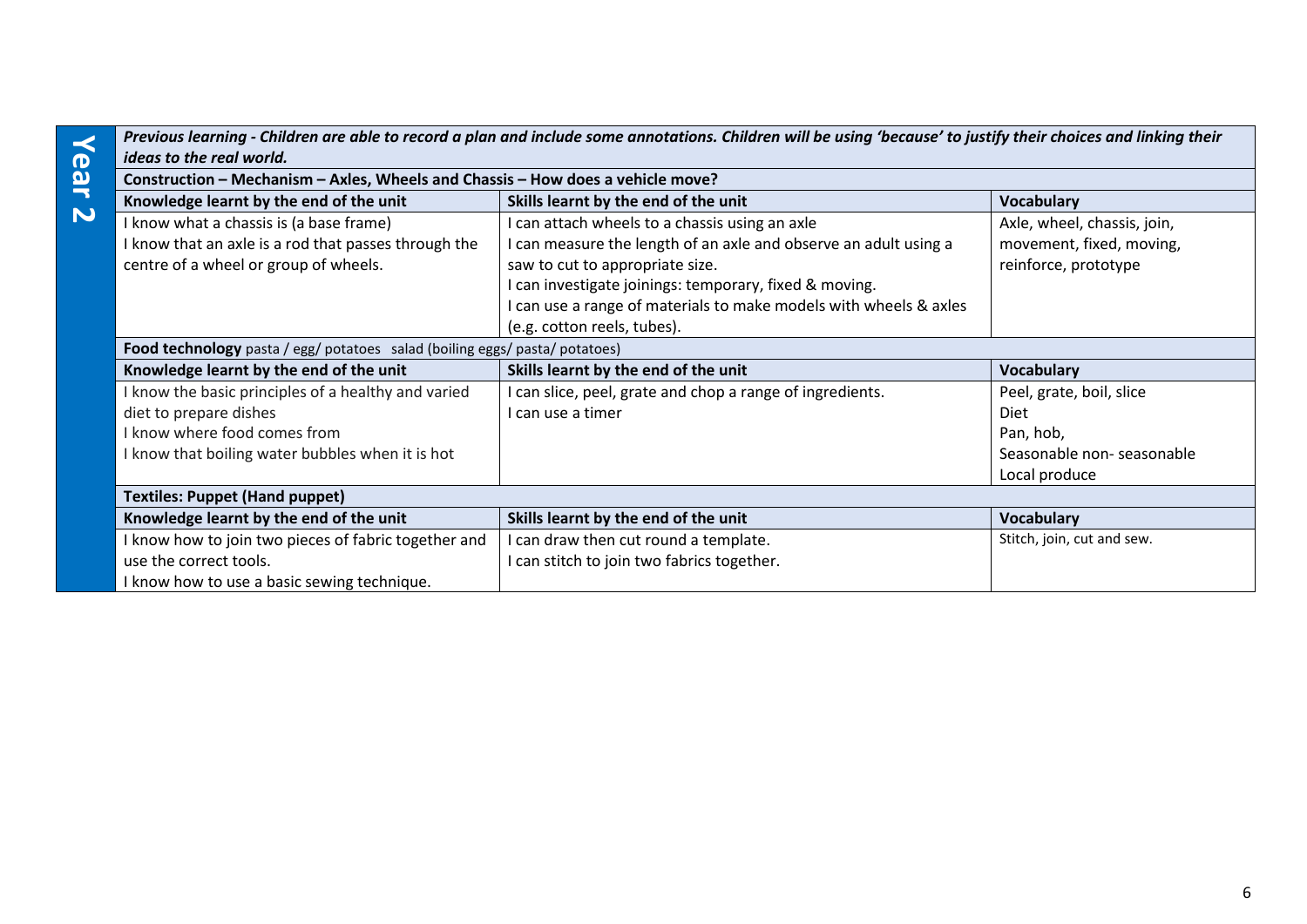|                                                                                                                                                                                                                                                                                                      | Construction: Levers - Milk Trolley STEM challenge: The caretaker wants to bring the milk down to the classrooms - they want a light trolley that can hold as |                                 |                               |
|------------------------------------------------------------------------------------------------------------------------------------------------------------------------------------------------------------------------------------------------------------------------------------------------------|---------------------------------------------------------------------------------------------------------------------------------------------------------------|---------------------------------|-------------------------------|
| much milk as possible, as well as take up minimal space in their store cupboard. It needs to be waterproof, and strong too.<br>Previous learning: Building on skills from Year 2 - Children will be able to use their knowledge of making things the appropriate size for their product in year 2 to |                                                                                                                                                               |                                 |                               |
|                                                                                                                                                                                                                                                                                                      |                                                                                                                                                               |                                 | help plan the year 3 product. |
| Knowledge learnt by the end of the unit                                                                                                                                                                                                                                                              | Skills learnt by the end of the unit                                                                                                                          | <b>Vocabulary</b>               |                               |
| I know that that levers can be used for lifting,                                                                                                                                                                                                                                                     | I can use a cold glue gun                                                                                                                                     | Nets, stable, levers, movement, |                               |
| weighing and moving objects                                                                                                                                                                                                                                                                          | I can use materials to make levers                                                                                                                            | prototype, load, pivot, effort, |                               |
| I know I can make structures more stable by giving                                                                                                                                                                                                                                                   | I can use a saw closely supervised                                                                                                                            | fulcrum                         |                               |
| them a wide base                                                                                                                                                                                                                                                                                     |                                                                                                                                                               |                                 |                               |
| Food technology:- Flap jacks                                                                                                                                                                                                                                                                         |                                                                                                                                                               |                                 |                               |
|                                                                                                                                                                                                                                                                                                      | Previous learning: work on healthy eating and using of basic kitchen equipment                                                                                |                                 |                               |
| Knowledge learnt by the end of the unit                                                                                                                                                                                                                                                              | Skills learnt by the end of the unit                                                                                                                          | <b>Vocabulary</b>               |                               |
| I know the principles of a healthy and varied diet                                                                                                                                                                                                                                                   | I can work on a hob/ with an oven safely and effectively                                                                                                      | Oven jug scales                 |                               |
| I know how to prepare and cook a variety of dishes                                                                                                                                                                                                                                                   | I can use a knife safely and cut to a given size                                                                                                              | Sweet savoury                   |                               |
| using a range of cooking techniques                                                                                                                                                                                                                                                                  | I can measure & weigh ingredients appropriately (using statutory                                                                                              | Seasonality                     |                               |
| I know about seasonality, and know where and how                                                                                                                                                                                                                                                     | units via scales, measuring jugs)                                                                                                                             | Melt                            |                               |
| a variety of ingredients are grown                                                                                                                                                                                                                                                                   |                                                                                                                                                               |                                 |                               |
| <b>Textiles: bags</b>                                                                                                                                                                                                                                                                                |                                                                                                                                                               |                                 |                               |
| Knowledge learnt by the end of the unit                                                                                                                                                                                                                                                              | Skills learnt by the end of the unit                                                                                                                          | <b>Vocabulary</b>               |                               |
| I know some different fastenings and can identify                                                                                                                                                                                                                                                    | I can join fabrics using an over stitch                                                                                                                       | Over stitch, patterns           |                               |
| them                                                                                                                                                                                                                                                                                                 | I can recreate a simple fastening                                                                                                                             |                                 |                               |
| I know about why we use a pattern                                                                                                                                                                                                                                                                    | I can create a simple pattern                                                                                                                                 |                                 |                               |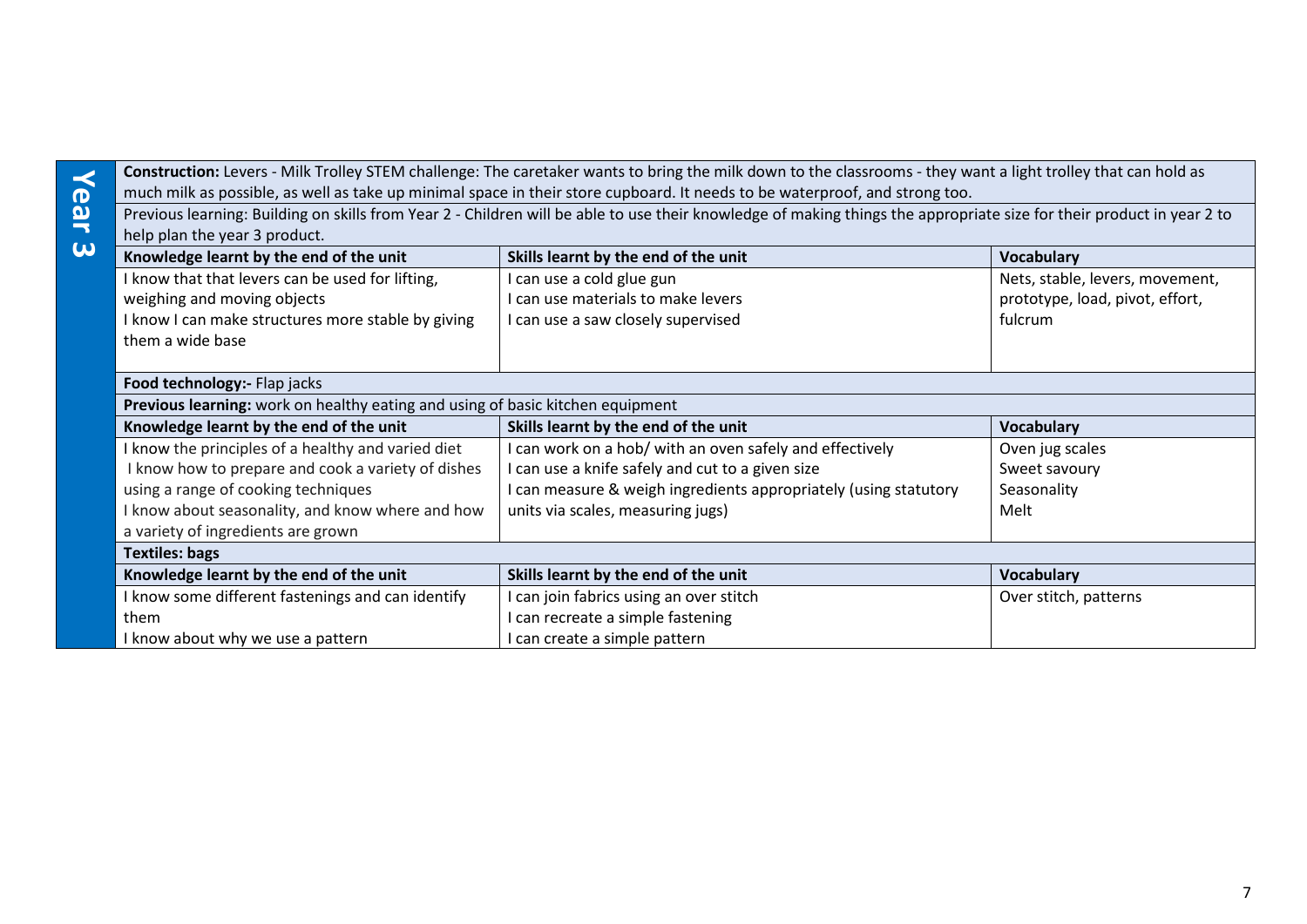| Previous learning: levers, axels,                                                                                                                    |                                                                    |                                  |  |
|------------------------------------------------------------------------------------------------------------------------------------------------------|--------------------------------------------------------------------|----------------------------------|--|
| <b>Construction: Mechanism - Pulleys</b>                                                                                                             |                                                                    |                                  |  |
| Knowledge learnt by the end of the unit                                                                                                              | Skills learnt by the end of the unit                               | <b>Vocabulary</b>                |  |
| I know that a pulley makes it easier to lift heavy                                                                                                   | I can create shell or frame structures, strengthen frames with     | Pulley, load, effort, reinforce, |  |
| objects                                                                                                                                              | diagonal struts                                                    | prototype                        |  |
|                                                                                                                                                      | I can incorporate pulleys into a model                             |                                  |  |
|                                                                                                                                                      | I can use a sawing more independently                              |                                  |  |
|                                                                                                                                                      | I can use a glue gun with 1:1 supervision (cool)                   |                                  |  |
|                                                                                                                                                      | I can create a net                                                 |                                  |  |
| Food technology: cakes (Savoury)                                                                                                                     |                                                                    |                                  |  |
| Previous knowledge- builds on chopping, mixing and grating from KS1, using knives and mixing builds on Y3 introduction to use of an oven to bake and |                                                                    |                                  |  |
| measuring ingredients                                                                                                                                |                                                                    |                                  |  |
| Knowledge learnt by the end of the unit                                                                                                              | Skills learnt by the end of the unit                               | <b>Vocabulary</b>                |  |
| I know the principles of a healthy and varied diet                                                                                                   | I can control the temperature of an oven                           | <b>Bake</b>                      |  |
| I know a range of cooking techniques                                                                                                                 | I can prepare and cook a variety of predominantly savoury dishes   | Raw cooked                       |  |
| I know about seasonality, and know where and how                                                                                                     | I can analyse the taste, texture smell & appearance of a range of  | Processed                        |  |
| a variety of ingredients are grown and processed.                                                                                                    | foods                                                              | Temperature                      |  |
|                                                                                                                                                      |                                                                    | Weigh                            |  |
| <b>Textiles: Pencil case with a zip</b>                                                                                                              |                                                                    |                                  |  |
| Previous knowledge- builds on Y3 bags unit                                                                                                           |                                                                    |                                  |  |
| Knowledge learnt by the end of the unit                                                                                                              | Skills learnt by the end of the unit                               | <b>Vocabulary</b>                |  |
| I know what a zip is and what it is used for                                                                                                         | I can join fabrics using a back stitch                             | Stitch, fasten, zip, attach,     |  |
|                                                                                                                                                      | I can explore fastenings                                           |                                  |  |
|                                                                                                                                                      | I can use appropriate decoration techniques e.g applique (glued or |                                  |  |
|                                                                                                                                                      | simple stitches)                                                   |                                  |  |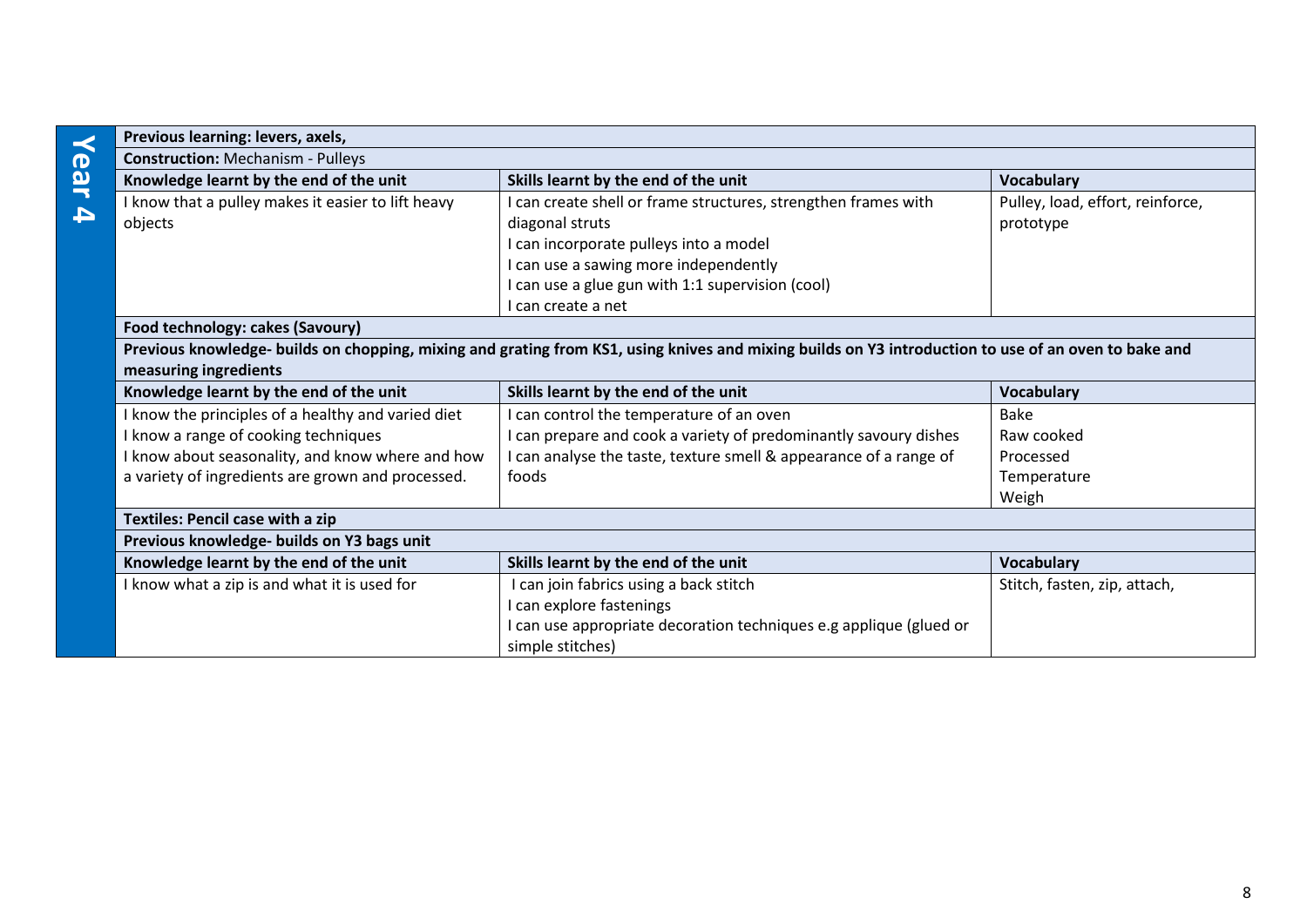|           | are made from year 4.                                                                                                                                                                                                                                              | Previous learning: Building on skills from year 4 - Work on more detailed sketches and sketching specific parts which need a good understanding of how things                                                                                                                                                                 |                                                                                                                                                                                                                                       |  |
|-----------|--------------------------------------------------------------------------------------------------------------------------------------------------------------------------------------------------------------------------------------------------------------------|-------------------------------------------------------------------------------------------------------------------------------------------------------------------------------------------------------------------------------------------------------------------------------------------------------------------------------|---------------------------------------------------------------------------------------------------------------------------------------------------------------------------------------------------------------------------------------|--|
| Year      | <b>Construction:</b> Mechanism - Cam                                                                                                                                                                                                                               |                                                                                                                                                                                                                                                                                                                               |                                                                                                                                                                                                                                       |  |
|           | Knowledge learnt by the end of the unit                                                                                                                                                                                                                            | Skills learnt by the end of the unit                                                                                                                                                                                                                                                                                          | <b>Vocabulary</b>                                                                                                                                                                                                                     |  |
| <b>UT</b> | I know that a cam can change the movement of an<br>object.<br>I know that the shape of the cam can change the<br>type of movement.<br>I know that the position of the cam can change the<br>direction of movement.                                                 | I can create shell or frame structures, strengthen frames with<br>diagonal struts.<br>I can make a prototype frame and shell structure<br>I can incorporate cams into a model<br>I can develop sawing skills<br>I can use a glue gun with 1:1 supervision (cool)                                                              | Cam<br>Follower<br>Frame<br>Axle<br>Slider<br>Handle<br>Motion<br>Shell structure                                                                                                                                                     |  |
|           |                                                                                                                                                                                                                                                                    |                                                                                                                                                                                                                                                                                                                               | Prototype                                                                                                                                                                                                                             |  |
|           | Food technology: Baking (bread flat or yeasted)                                                                                                                                                                                                                    |                                                                                                                                                                                                                                                                                                                               |                                                                                                                                                                                                                                       |  |
|           | Knowledge learnt by the end of the unit                                                                                                                                                                                                                            | Skills learnt by the end of the unit                                                                                                                                                                                                                                                                                          | <b>Vocabulary</b>                                                                                                                                                                                                                     |  |
|           | I know and apply the principles of a healthy and<br>varied diet<br>I know how to prepare and cook a variety of<br>predominantly savoury dishes using a range of<br>cooking techniques<br>I know where and how a variety of ingredients are<br>grown and processed. | I can join & combine food ingredients appropriately (e.g kneading<br>and mixing)<br>I can use an oven to bake a product<br>I can taste a range of ingredients & food items to develop a sensory<br>food vocabulary for use when designing (spice and peel)                                                                    | Bitter, sweet, salty, bland, spicy,<br>bread, dough, rise, baking, mixing,<br>kneading, ingredients, weighing,<br>planning, recipe, yeast, oven,<br>proving, evaluation, nutmeg,<br>cinnamon, spice, peels, grill, sifting,<br>recipe |  |
|           | <b>Textiles: Cushion cover</b>                                                                                                                                                                                                                                     |                                                                                                                                                                                                                                                                                                                               |                                                                                                                                                                                                                                       |  |
|           | Knowledge learnt by the end of the unit                                                                                                                                                                                                                            | Skills learnt by the end of the unit                                                                                                                                                                                                                                                                                          | <b>Vocabulary</b>                                                                                                                                                                                                                     |  |
|           | I know that a range of materials can be used to<br>create a product.<br>I know that some materials are better suited to<br>different types of product depending on need e.g.<br>flexibility, waterproof                                                            | I can create 3D products using pattern pieces and seam<br>allowance<br>I can decorate textiles appropriately, often before joining<br>components<br>I can join materials using appropriate methods<br>I can pin and tack fabric pieces together<br>I can join fabrics using over sewing, back stitch and/or blanket<br>stitch | Seam allowance, Tack, Textiles,<br>Over sewing, Back stitch, Blanket<br>stitch                                                                                                                                                        |  |